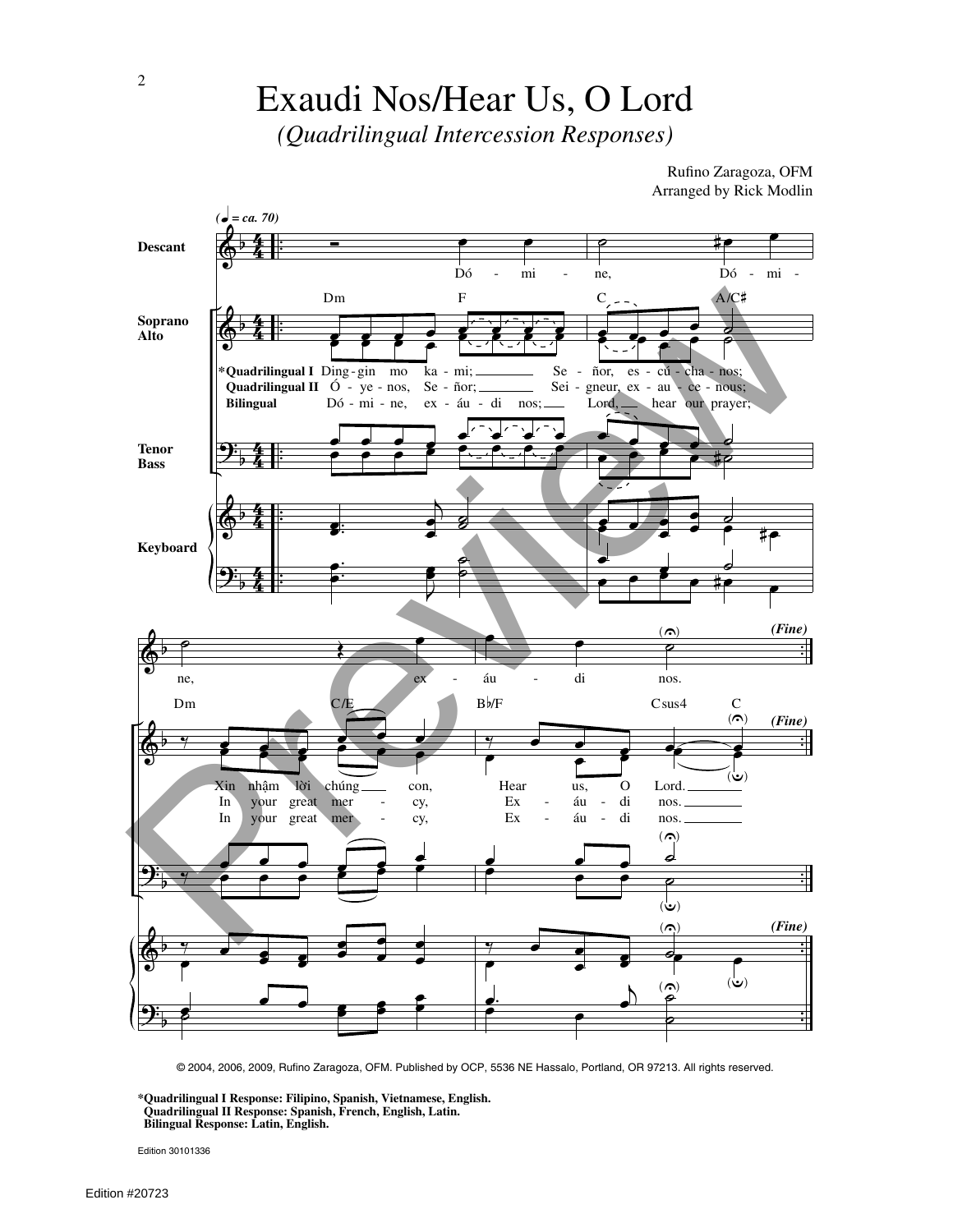





**\*Filipino: Manalangin tayo sa Panginoon.**  Spanish: Roguemos al Señor.<br>Vietnamese: Chúng ta hãy cầu xin Chúa *or* Chúng ta cùng cầu xin Chúa. **French: Prions le Seigneur** *or* **Nous te prions, Seigneur. Latin: Exaudíre dignéris.**  $\mathbf{\hat{i}}$ u xin Chúa  $or$  Chúng ta cùng cầ

Vietnamese Pronunciation Guide:

xin – *seen* (as in the past participle of see) nhậm - nh as the Spanish  $\tilde{n}$ ; ậ as u in *yummy* lÏi – luh as in *lullaby;* add i as in *see* chúng – u as in *June;* ng as in *singer* con – hard c, o as the a in *dawn*